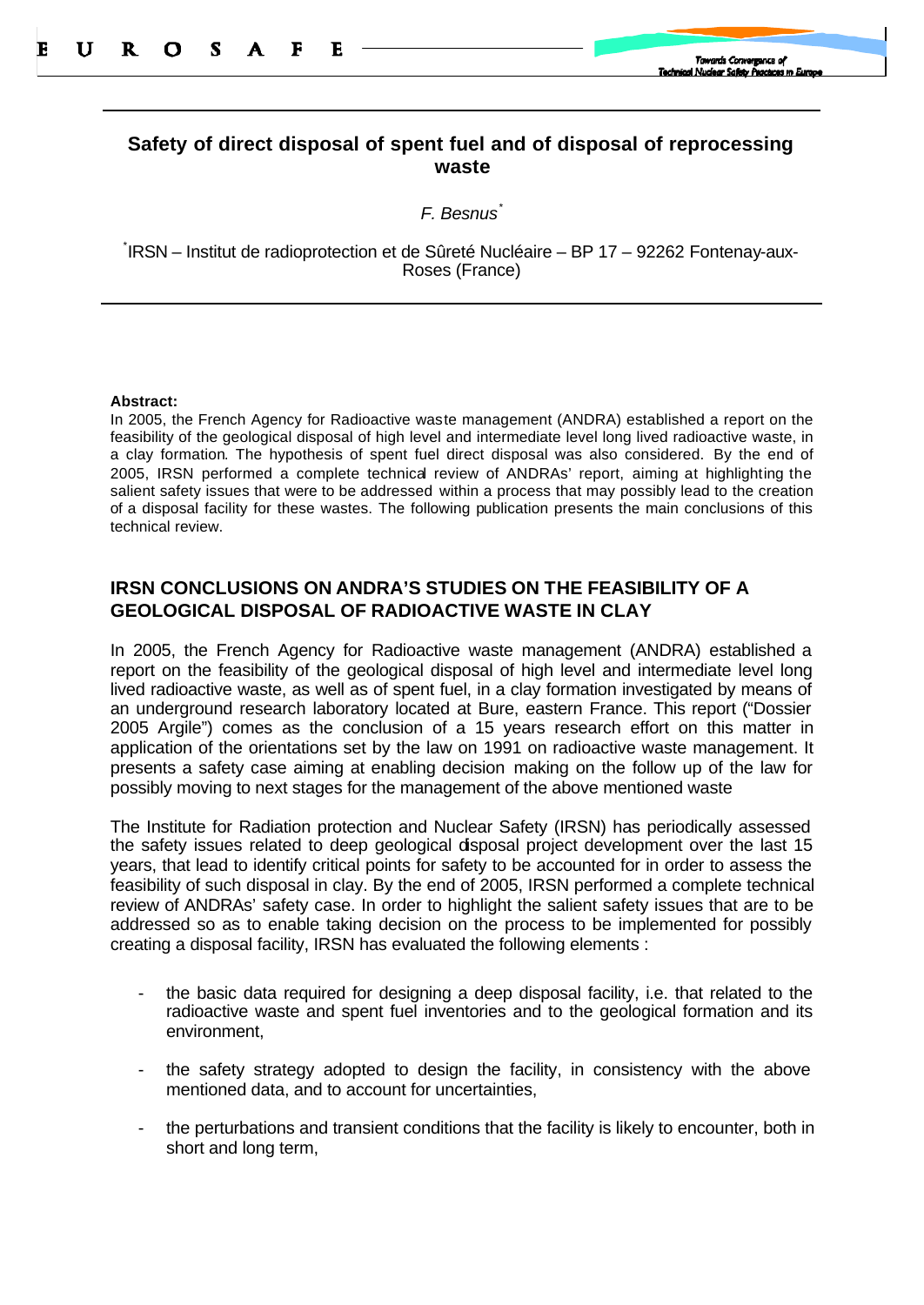- the safety assessment for the construction and operation of the facility, as well as safety issues related to reversibility,
- the long term safety assessment from closure of the facility, comprising the assessment of barrier performances, the robustness of the facility with regard to likely and unlikely perturbations, and the estimation of long tem radiological impacts.

The main conclusions of IRSN technical review are presented hereafter.

It was at first emphasised that ANDRAs' report presents a major compilation of data, studies and interpretations that allow assessing whether a high-level and intermediate level longlived waste repository in the studied clay layer is likely to ensure sufficient protection of man and the environment against the harmful effects of this waste, in the short and long term. It was also considered that ANDRA had adopted a sound safety strategy for project development consisting in designing a facility in consistency with the defence in depth principle, in identifying the phenomena responsible for possible changes in the containment properties of the various repository components along with their related uncertainties, and in assessing the weight of these uncertainties on the ability of the repository installation to prevent the dissemination of radioactive matter contained in the waste. ANDRA also addressed all the critical points for repository safety highlighted during previous reviews of the development stages of the feasibility study. The overall quality of the work performed and reported in the "Dossier 2005 Argile" was underlined.

Regarding the critical points for repository safety, IRSN noted in particular from its assessment of the report that :

- the Callovo-Oxfordian clay layer (studied in the Bure laboratory) would probably comprise sound blocks of a size consistent with the large disposal modules envisaged by ANDRA,
- if additional studies were deemed necessary to improve the understanding of underground flows in the limestone formations surrounding the clay formation, the data acquired in the area where ANDRA considers that the geological formations have properties that in principle favour the installation of a repository did not, however, indicate circulation of fluids between these aquifers nor rapid flows within them, except for the mapped fault zones,
- the main disturbances (thermal, hydric, mechanical, chemical and gas-related) did not appear to produce effects ruling out the containment capability of the facility, based on current knowledge,
- particular attention had been paid by ANDRA to the sealing of engineered structures in the most recent project developments, the design of seals being adapted to account for the excavation damaged zone surrounding underground vaults and drifts. Possible orders of magnitude of their containment properties had been estimated, requiring confirmation in the future, however,
- a first safety analysis of repository operation had been performed, from which it could be concluded that, at this stage, the systems envisaged by ANDRA did not present adverse obstacle to the transfer of packages under safe conditions into the repository infrastructures, nor major difficulties in managing risks from fire, criticality or an earthquake occurring.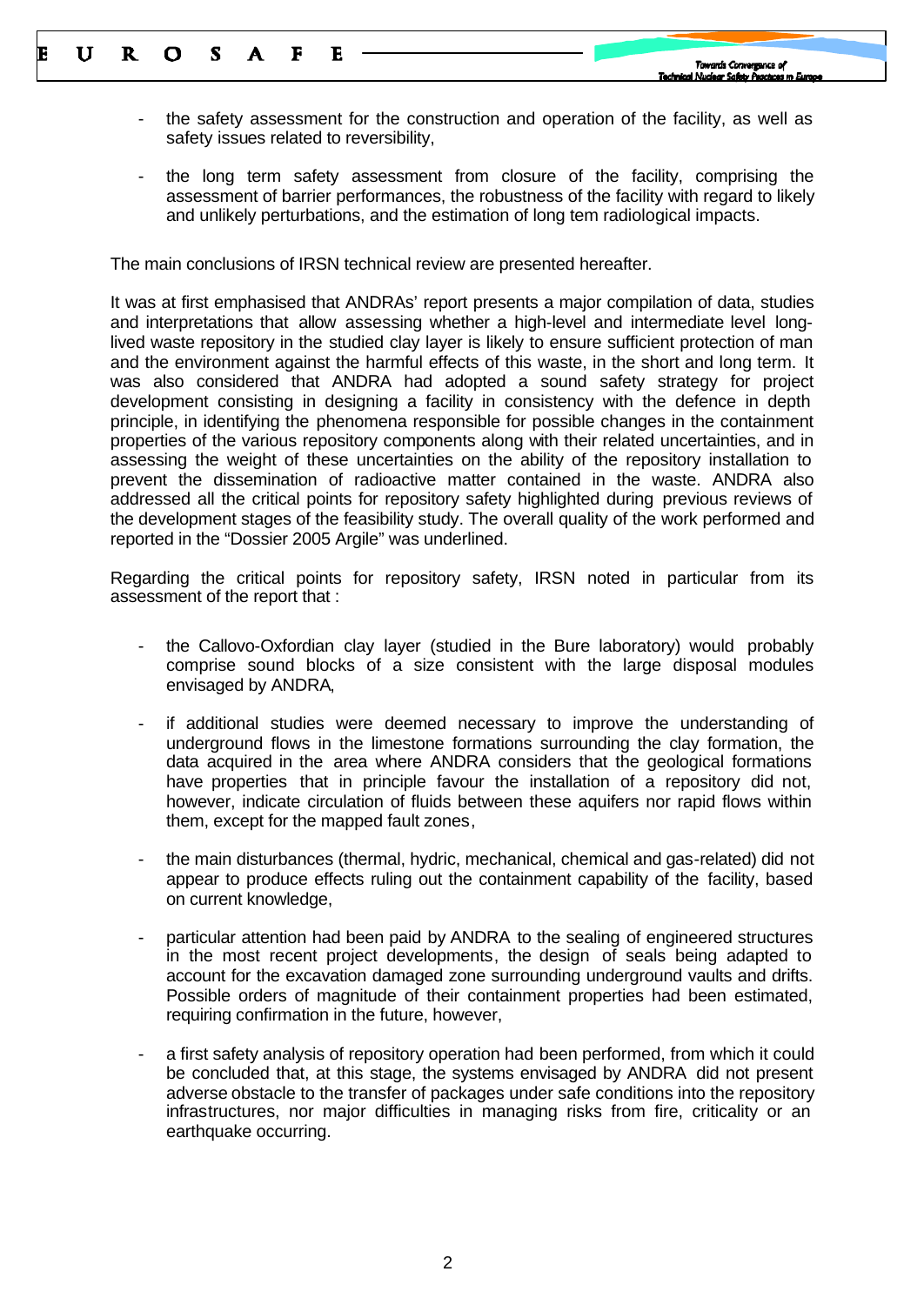IRSN found that the identification and consideration of uncertainties were clearly listed in the report and noted that ANDRA had elected to encompass them widely through special design provisions or by adopting hypotheses of a partial or total loss of function of the various repository components, allowing a conservative appraisal of uncertainties incidence on safety. In particular, IRSN considered that the envisaged repository concepts were likely to prevent rises in temperature that could prejudice the containment capabilities of the repository components and that the adoption of an over-pack (surrounding vitrified waste packages and spent fuel) was relevant to prevent releases of activity in temperature conditions where transport phenomena are difficult to appraise. IRSN also noted that uncertainties on the evolution of containment performances of engineered repository components (packages, over-packs, seals) were taken into account by postulating failures of these components with varying degrees of severity. If additional hypothetical situations might have been accounted for, especially to cover uncertainties on possible local discontinuities of host rock which IRSN considered not totally ruled out from present investigations, IRSN estimated nevertheless that the assessment results presented by ANDRA were sufficiently convincing to, allow concluding on the robustness of the repository and its capability to maintain low radiological impacts despite possible component failures.

Thus, in the light of the elements examined, IRSN concluded that a radioactive waste repository in the clay formation studied in the Bure underground laboratory appeared "feasible" inasmuch as it was not at this stage identified any obstacle ruling out a "safety demonstration" of such an installation in the future.

It was nevertheless pointed out that several points would have to be examined in greater detail if a policy decision on geological disposal was taken by the Parliament in 2006, to establish this demonstration. Among these points, IRSN emphasized the need to select a site:

- by defining a surveying strategy enabling the identification of possible fracturing in the host formation and the geological layers surrounding it. In this respect, IRSN considers that it will probably be necessary to use a high-resolution geophysical technique like 3D seismics, combined with a survey of the clay formation through boreholes above the most pronounced seismic indices possibly detected in the underlying formations,
- by improving knowledge of underground flows and by detailing the hypotheses relating to existing biospheres or those likely to exist on the selected site. For the biospheres, IRSN underlined that the choice of hypotheses describing them is not based on strict technical expertise alone and that it could be useful to define them by relying as much as possible on a consensus of the various stakeholders concerned.

Confirmation would also be required that the dimensioning hypotheses for the various repository components are well founded, with the aim of constructing containment barriers that are as effective as is reasonably achievable. In this respect, IRSN felt that it was particularly important to :

- confirm the likely performances of a sealing engineered structure, taking into account the effects of potential chemical disturbances over time and of a pressure build-up of the gases in contact with the engineered structure. The engineered structure design should also be based on an understanding of the mechanical behaviour of the rock which should be improved further,
- check the relevance of present design of the metallic repository components (canisters in particular) with respect to corrosion phenomena. Significant uncertainties